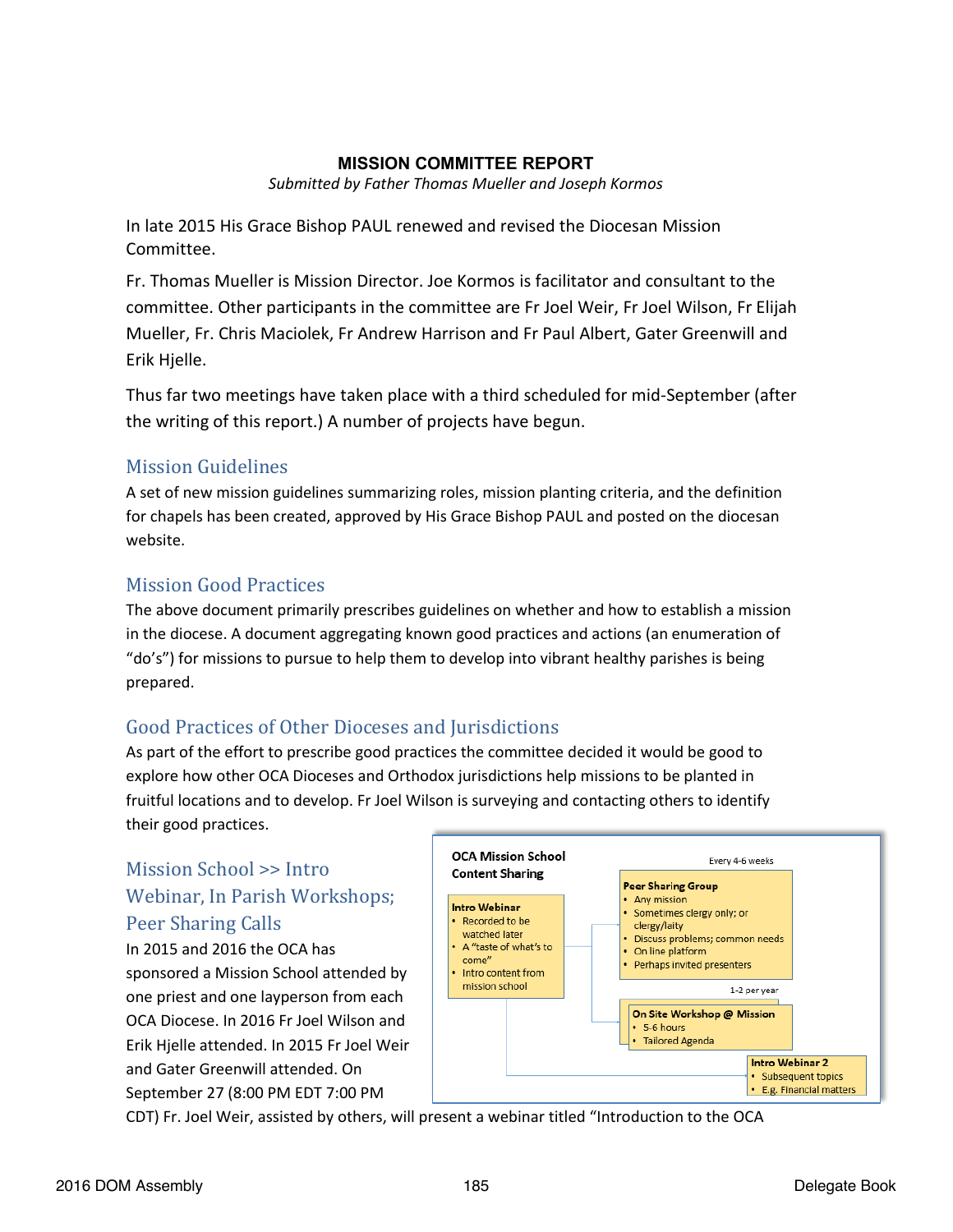Mission School -- Apostolic Foundation and Koinonic Evangelism". The session will 1) attempt to connect webinar attendees with resources and strategies for healthy parish life as presented at the Mission School and 2) introduce initial plans for ongoing encouragement and stimulation of healthy mission parish life through on site workshops and regular peer sharing conference calls.

### Assistance with Property Acquisition and Planning

One problem facing most missions is long term facility planning. The committee will offer assistance from committee member Gater Greenwill to interested communities. Tips will be provided in a future webinar.

### Parish Health Grants

Four Parish Health grants were awarded by the Diocese in autumn of 2015:

- x *Holy Myrrhbearers, St. Cloud, MN* outreach/media project, including information about the history of Orthodoxy in Minnesota and the saints of Minnesota;
- *Holy Transfiguration, Livonia, MI* 50% increase in hygiene kits supplied to a local outreach center;
- x *SS Peter and Paul, Detroit*  partial funding of Sunday free meal program for a year, replacing funding of FOCUS, which pulled out of the program;
- x *SS Cyril and Methodius, Milwaukee* creation of a neighborhood "Prayer Garden," a place for quiet talk or prayer in a busy, urban neighborhood.

Grants were made for the second straight year to all mission priests and to some missions and parishes, totaling \$12,500. These grants were \$500 or \$1000.

Two grants of \$10,000 each were made to SS Peter and Paul, Detroit, to help pay the compensation of a resident priest, who is working to revive the parish and serve the non-parish community that participates in the Sunday meal. One of these was given in 2015 and the other in 2016.



*Over 100 meals are served every Sunday at the Hall of Saints Peter & Paul Cathedral in conjunction with the Pan Orthodox ministry "Orthodox Detroit Outreach*

### Joint Stakeholders Discussion: Saints Peter and Paul Cathedral Detroit

In recent years the Diocese has invested time and \$ in rebirthing/replanting Saints Peter and Paul Cathedral in Detroit. (See Fr. Paul Albert's report.) On September 17 a facilitated discussion was held among Detroit Deanery Clergy, representatives of Orthodox Detroit Outreach (a pan Orthodox organization dedicated to expanding Orthodox witness to the inner city) and representatives of the Cathedral parish to explore each group's individual and common visions and to facilitate expanded seamless common efforts.